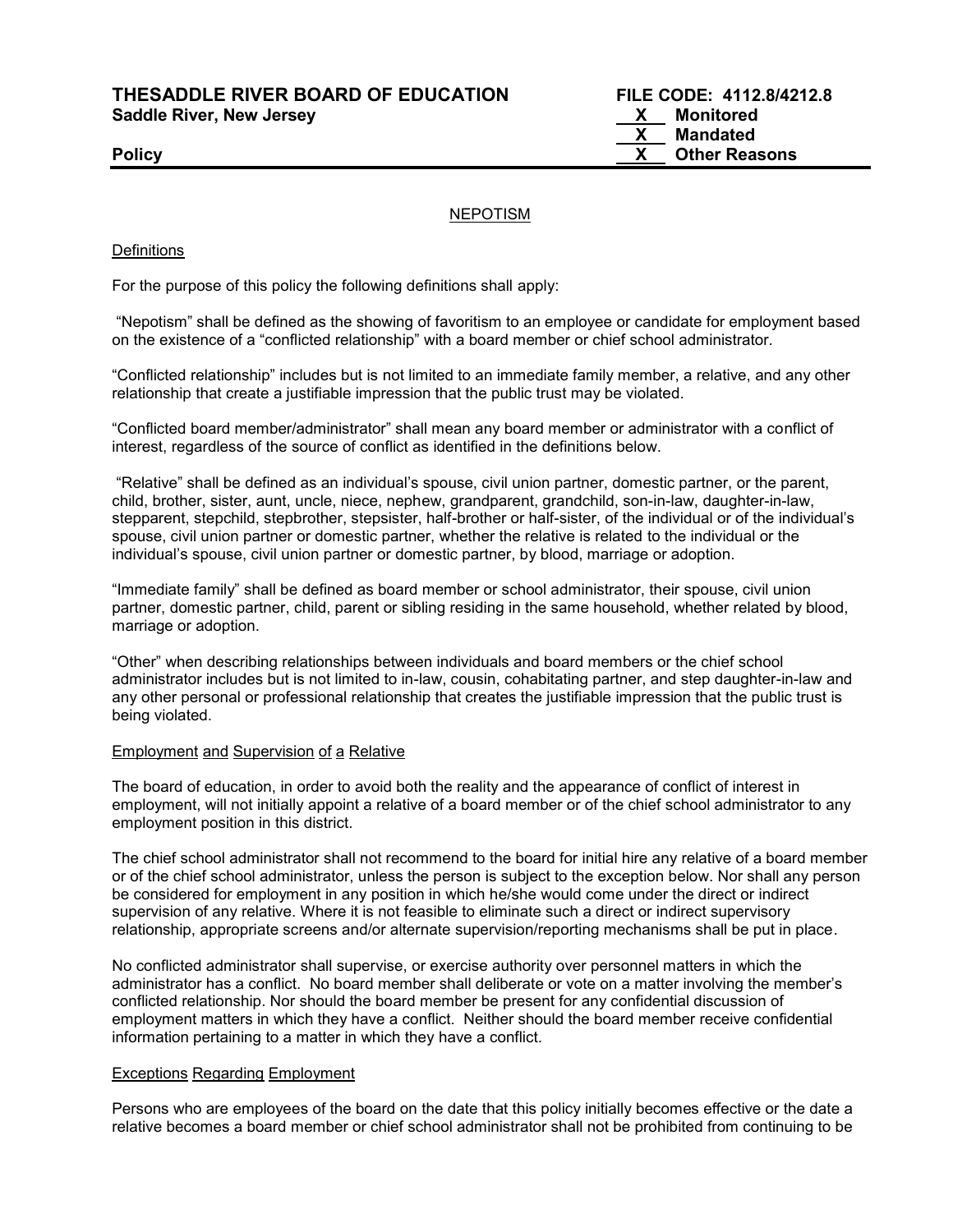### NEPOTISM (continued)

employed in the district. This includes employees who must be renewed annually by the board. The chief school administrator may recommend those employees for reemployment, transfer, promotion or removal.

A relative of a school board member or chief school administrator may be initially employed by the district provided that the district has obtained the approval from the executive county superintendent of schools. Such approval shall be granted only upon demonstration by the school district that it conducted a thorough search for candidates and that the proposed candidate is the only qualified and available person for the position. Per diem substitutes and student employees may be excluded from the initial hiring aspects of this nepotism policy.

#### Participation in Employment Related Matters

Conflicted board members may not participate in employment matters concerning the chief school administrator, principal or any administrator or supervisor(s) in the chain of command between the employee and chief school administrator.

Prohibited activities for conflicted board members include hiring of the selection agency, criteria, job description, voting to advertise for applicants, search committee, vote to hire and any evaluation and contract discussion post-hire.

Conflicted board members may not be present in closed session when discussions regarding the administrators take place and should not be privy to executive session materials until such time as the minutes are made available to the general public.

#### Board Member/Chief School Administrator Participation in Negotiations

A. In-District Bargaining Units

When a board member or school administrator is in a conflicted relationship which prohibits participation in collective negotiations, that board member or school administrator shall not participate in any way in negotiations. This includes, but is not limited to, setting negotiation parameters, being a member of the negotiating team, receiving negotiations updates, voting on the proposed agreement and post-contract participation in grievances. Nor shall that board member or school administrator be present with the board in closed session when negotiation strategies are being discussed. A school administrator may provide technical information that is necessary to the collective bargaining process when no one else can provide that information.

Board members or the chief school administrator are similarly precluded from participation in negotiations with any bargaining unit whose members have supervisory authority over a family member or other conflicted connection.

#### B. Out-of-District Similar Statewide Bargaining Units

- 1. When a board member is a member of an out-of-district similar statewide union or when a board member or school administrator is in a conflicted relationship involving an immediate family member who is a member of an out-of-district similar statewide union with which the board is negotiating, that board member or school administrator shall not participate in any way in negotiations. This includes, but is not limited to:
	- a. Developing negotiation parameters;
	- b. Being a member of the negotiating team;
	- c. Receiving confidential negotiations information updates prior;
	- d. Voting on the contract; and
	- e. Grievance participation.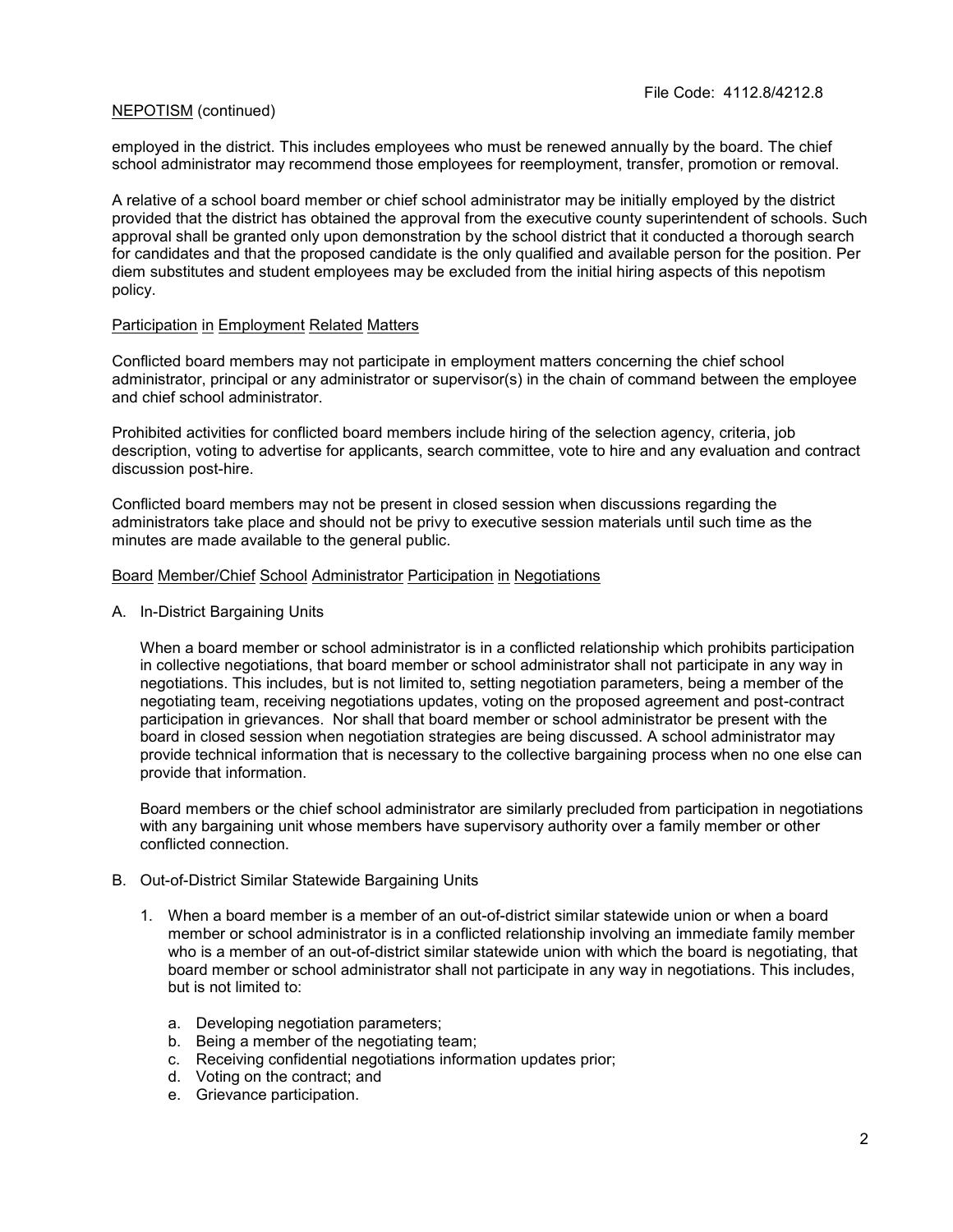### NEPOTISM (continued)

A school administrator may, however provide technical information that is necessary to the collective bargaining process when no one else in the district can provide that information.

- 2. When a board member or school administrator is in a conflicted relationship involving a relative who is a member of an out-of-district similar statewide union with which the board is negotiating, there is no conflict unless the relative has a union leadership position in the state-wide union or local union that has the ability to affect negotiations. Union leadership positions in the state-wide union or local union that have the ability to affect negotiations include but are not limited to:
	- a. Officer;
	- b. Grievance chairperson;
	- c. Building representative;
	- d. Negotiation committee member.

A school official who has a conflicted relationship with any employee of the district or an employee in another out-of-district similar statewide union as of the effective date of this policy shall declare such relationship to the board immediately.

#### Doctrine of Necessity

When a quorum of the board has conflicted interests, the doctrine of necessity may be invoked in order to allow conflicted board members to participate in the negotiation process and vote. The doctrine of necessity may be invoked for the negotiation team or superintendent search committee only when the board of education has fewer non-conflicted board members than are required, pursuant to statute, to take action. The board shall only invoke the doctrine of necessity after consultation with the board attorney. When invoking the doctrine of necessity the board shall state publically that it is invoking the doctrine of necessity with the reasons for doing so and the specific nature of the conflicts of interest. The board shall read the resolution invoking the doctrine of necessity at a regularly scheduled public meeting, post the notice of the resolution for 30 days and provide the School Ethics Commission with a copy of the resolution.

#### Implementation

The connections and relationships that create a conflict of interest for an individual board member's participation in board decisions are subject to changes that result from commissioner rulings or changes in law. Therefore the board shall consult with the board attorney as necessary and appropriate for guidance and clarification related to the implementation of this policy.

| Adopted:                    | January 2012  |
|-----------------------------|---------------|
| NJSBA Review/Update:        | April 2014    |
| Readopted:                  | December 2014 |
| <b>SRBOE Review/Update:</b> | October 2014  |
| Revised/Readopted:          | November 2016 |

#### Key Words

Nepotism, Hiring Relatives, Relatives, Doctrine of Necessity

| Legal References: N.J.S.A. 18A:11-1 |                            | General mandatory powers and duties                       |
|-------------------------------------|----------------------------|-----------------------------------------------------------|
|                                     | N.J.S.A. 18A:12-2          | Inconsistent interests or office prohibited               |
|                                     | N.J.S.A. 18A:12-21 et seq. | School Ethics Act                                         |
|                                     | N.J.S.A. 18A:16-1          | Officers and employees in general                         |
|                                     | N.J.S.A. 18A:27-4.1        | Appointment, transfer, removal or renewal of officers and |
|                                     |                            | employees; exceptions                                     |
|                                     | N.J.S.A. 52:13D-13         | State conflict of interest law                            |
|                                     | and 21.2                   |                                                           |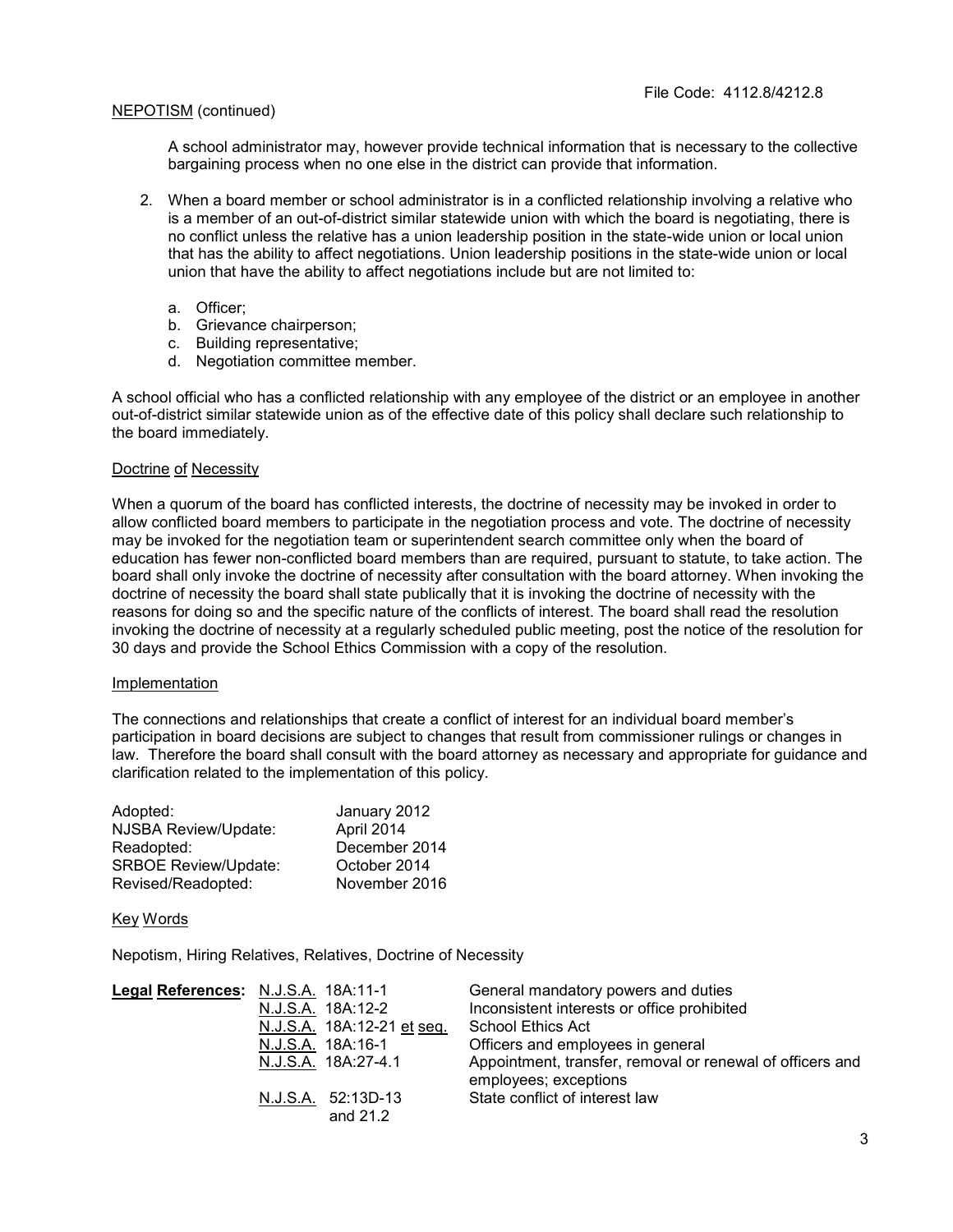N.J.A.C. 6A:4-1.1 et seq. Appealable decisions N.J.A.C. 6A:23A-1.2 et seq. Fiscal accountability; definitions N.J.A.C. 6A:23A-6.2 et seq. Fiscal accountability; nepotism N.J.A.C. 6A:28-1.1 et seq. School Ethics Commission

In the Matter of the Election of Dorothy Bayless to the Board of Education of the Lawrence Township School District, 1974 S.L.D. 603, reversing 1974 S.L.D. 595

Shirley Smiecinski v. Board of Education of the Township of Hanover, Morris County, 1975 S.L.D. 478

Scola v. Ringwood Bd. of Ed., 1978 S.L.D. 413

Salerno v. Old Bridge Board of Ed., 1984 S.L.D. (April 28)

Larsen v. Woodbridge Board of Ed., 1985 S.L.D. (March 18)

Scannella v. Scudillo, School Ethics Decision, Complaint No. C-14-93, (February 3, 1994)

In the Matter of Frank Pannucci, 2000 S.L.D. March 1, State Board Rev'g Commissioner 97 NJAR 2d (EDU) 339

School Ethics Commission, Advisory Opinion, A01-93

School Ethics Commission, Advisory Opinion, A021-93

School Ethics Commission, Advisory Opinion, A10-93

School Ethics Commission, Advisory Opinion, A07-94

School Ethics Commission, Advisory Opinion, A33-95

School Ethics Commission, Advisory Opinion, A03-98

School Ethics Commission, Advisory Opinion, A14-00

School Ethics Commission, Advisory Opinion, A03-13

School Ethics Commission, Advisory Opinion, A15-13

School Ethics Commission, Advisory Opinion, A22-13

School Ethics Commission, Advisory Opinion, A09-14

School Ethics Commission, Advisory Opinion, A10-14

School Ethics Commission, Advisory Opinion, A11-14

School Ethics Commission, Advisory Opinion, A43-14

School Ethics Commission, Advisory Opinion, A03-15

School Ethics Commission, Advisory Opinion, A05-15